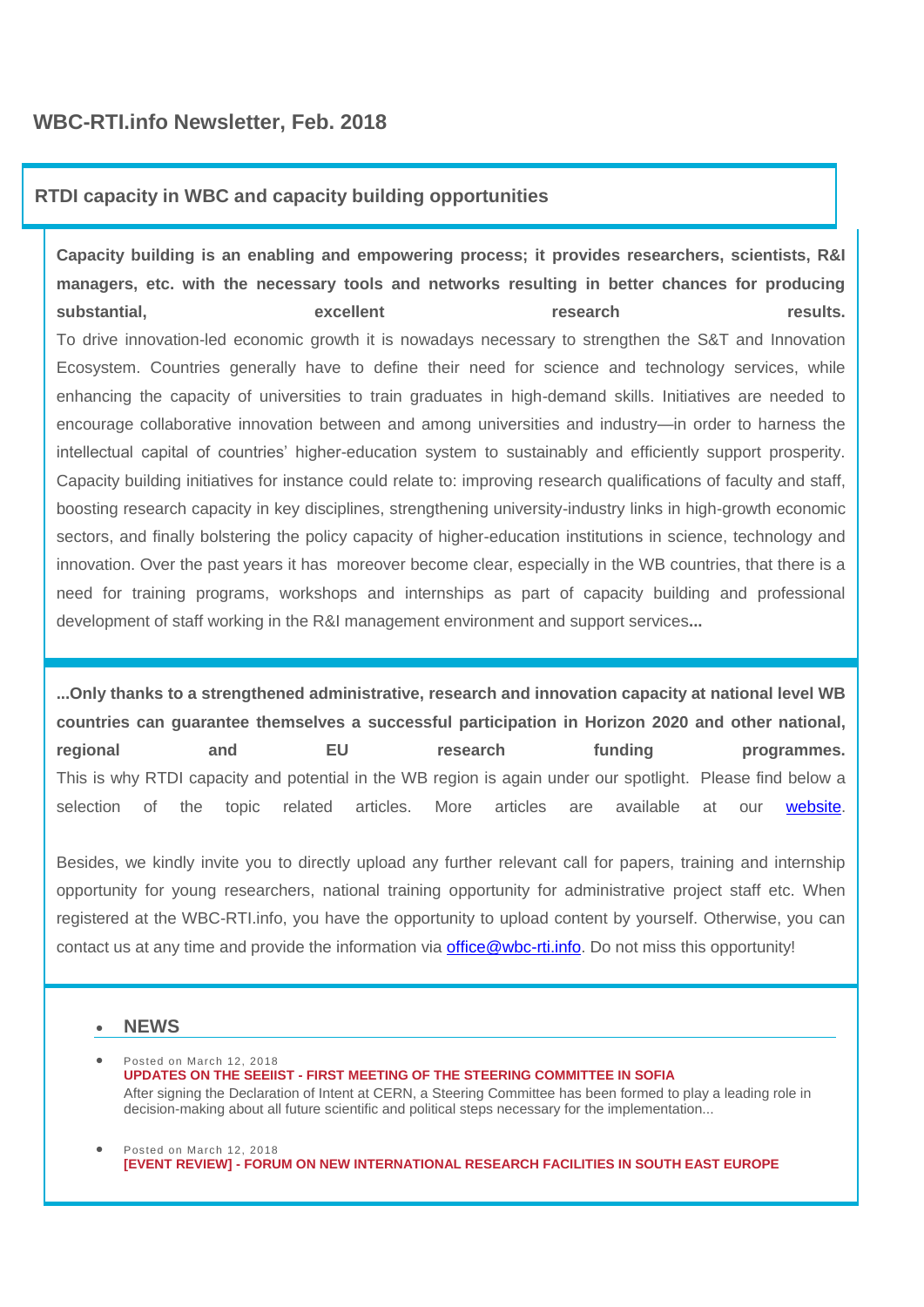An important event, titled Forum on New International Research Facilities in South East Europe, took place in Trieste (Italy) on 25th and 26th January 2018. It brought together about 100 main partners...

#### Posted on March 4, 2018

### **[INFO DAY HELD IN MONTENEGRO ON MARIE SKŁODOWSKA-CURIE INDIVIDUAL FELLOWSHIPS \(IF\) AND](https://wbc-rti.info/object/news/16970)  [RESEARCH AND INNOVATION STAFF EXCHANGE \(RISE\)](https://wbc-rti.info/object/news/16970)**

The Ministry of Science of Montenegro held an Info Day last month on two calls for applications within the framework of Marie Curie Actions, which began by marking the International Day of Women and Girls...

Posted on March 1, <sup>2018</sup>

**COST TN 1401 CAPABAL - [RESULTS OF THE 6TH CALL FOR SHORT-TERM SCIENTIFIC MISSIONS \(STSM\)](https://wbc-rti.info/object/news/16960)**  The CAPABAL project received seven very good proposals for short-term scientific missions and decision was made to grant all applicants with 9000 EUR in total.

#### Posted on March 1, 2018

### **[WESTERN BALKANS SHOULD ENHANCE ITS COMPETITIVENESS AND IMPROVE ITS MARKET ORIENTATION](https://wbc-rti.info/object/news/16959)  [TO FIGHT UNEMPLOYMENT](https://wbc-rti.info/object/news/16959)**

Although the Western Balkans region suffered the dramatic employment fall in the period following the global economic crisis 2008-2011, "the situation recovered over the subsequent five years and by 2016...

#### Posted on March 1, 2018 **[FIRST EUROPEAN EDUCATION SUMMIT](https://wbc-rti.info/object/news/16958)**

Agency representatives attended the First European Education Summit on 25 January 2018, organised by the European Commission. Hosted by Tibor Navracsics, EU Commissioner for Education, Culture, Youth ...

Posted on March 1, 2018

### **[BULGARIA PUTS SKILLS FOR THE FUTURE AS A PRIORITY DURING THE EU PRESIDENCY](https://wbc-rti.info/object/news/16957)**

Bulgaria took over the rotating EU Presidency for the first time on 1 January, and its programme focuses, among other priorities, on digital economy and skills for the future. With European economy competitiveness...

#### Posted on February 6, 2018

### **[EVENT ANNOUNCEMENT] MINISTERIAL MEETING - [WESTERN BALKAN PLATFORMS ON EDUCATION &](https://wbc-rti.info/object/news/16858)  [TRAINING AND RESEARCH & INNOVATION](https://wbc-rti.info/object/news/16858)**

The 20th Western Balkans Steering Platform on Research and Innovation will be organised in Brussels on the morning of the 25 June 2018 within the framework of the European Commission's Support for...

#### Posted on December 12, 2017

### **[DECLARATION OF INTENT FOR ESTABLISHMENT OF THE INTERNATIONAL SCIENTIFIC INSTITUTE IN SOUTH](https://wbc-rti.info/object/news/17003)  [EAST EUROPE OFFICIALLY SIGNED](https://wbc-rti.info/object/news/17003)**

The Declaration of Intent for Establishment of the International Scientific Institute in South East Europe was officially signed on 25 October 2017, in CERN (Geneva), by eight countries of the SEE Region...

# **EVENTS**

- March 13, 2018 | Brussels, Belgium **[FOURTH MEETING ON DONOR COORDINATION IN THE WESTERN BALKANS](https://wbc-rti.info/object/event/16954)** The Fourth Meeting on Donor Coordination in the Western Balkans is organized by the Regional Cooperation Council and will address needs and priorities in the region, providing an overview of the ongoing...
- March 14, 2018 | Sarajevo, Bosnia and Herzegovina **[10TH RCC ANNIVERSARY AND CHAMPION OF REGIONAL COOPERATION AWARD CEREMONY](https://wbc-rti.info/object/event/16956)**  This year Regional Cooperation Council (RCC) marks 10 years since its establishment. On the occasion of its 10 anniversary RCC is to host a reception for its partners, stakeholders in Sarajevo on 14 March...
- March 23, 2018 | Maribor, Slovenia **[SOCIAL-, SERVICE-, AND ECO-INNOVATIONS IN BIO-ECONOMY: "MADE IN DANUBE" BEST PRACTICE](https://wbc-rti.info/object/event/17018)  [WORKSHOP ON CAPACITIES AND OPPORTUNITIES](https://wbc-rti.info/object/event/17018)**

The Danube macro-region provides ideal framework conditions for bio-economy due to high-quality natural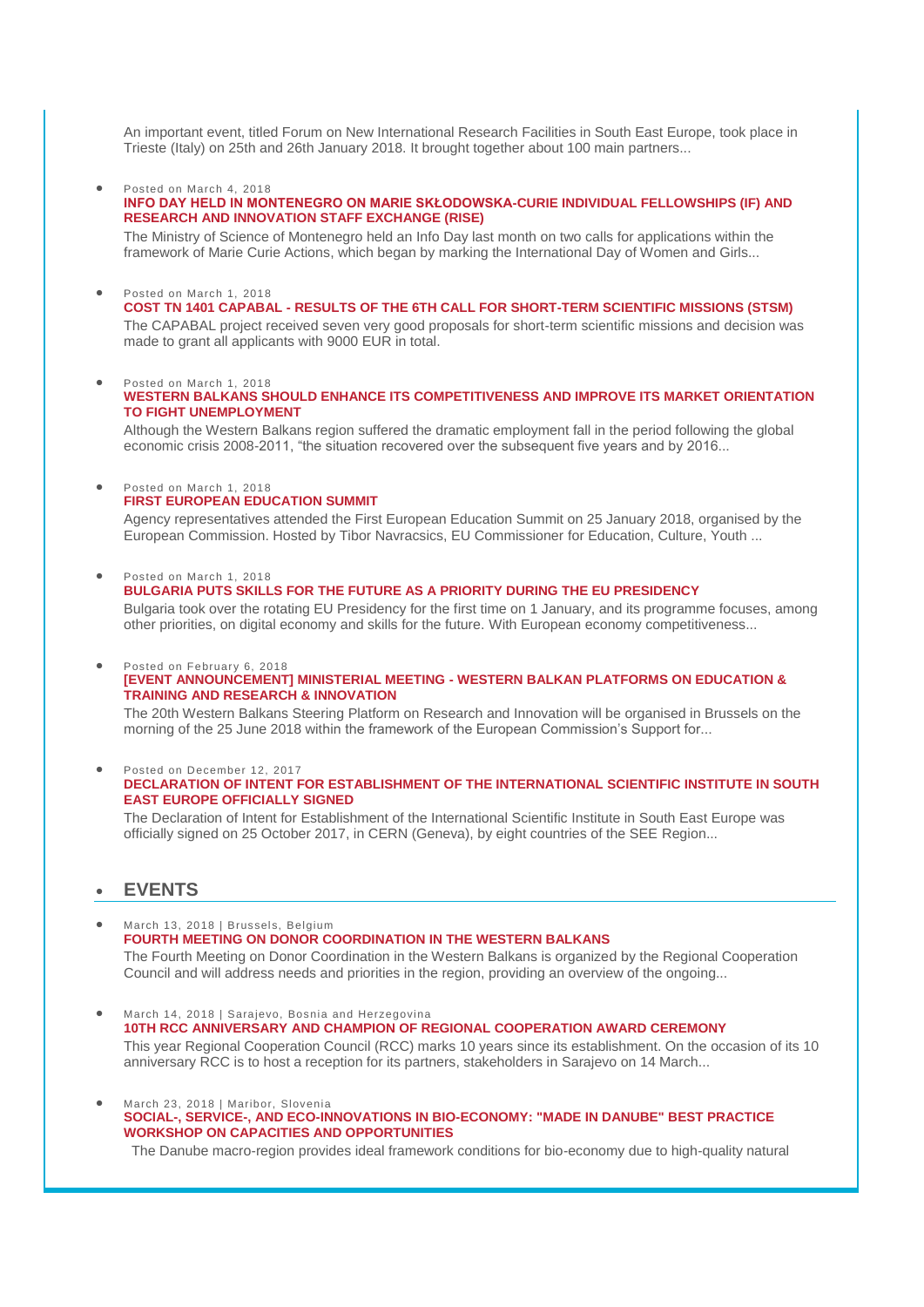resources, well-known universities and a strong industrial tissue of SMEs. However, the...

 February 9, 2018-March 31, 2018 | Tirana, Belgrade, Skopje, Pristina, Podgorica, Sarajevo, OTHER **[2018 CYCLE OF CONSULTATIONS ON THE SEE 2020 STRATEGY PROGRAMING DOCUMENT 2018–2020](https://wbc-rti.info/object/event/16955)**  The Regional Cooperation Council (RCC) Secretariat and the SEE 2020 National Coordinators from each of the South East Europe (SEE) 2020 Strategy participating economies are organising new cycle of national...

# April 16-18, 2018 | Brussels, Belgium

**[24TH ANNUAL EARMA CONFERENCE](https://wbc-rti.info/object/event/17002)**

EARMA understands that winning research funding has never been more competitive than now and excellent impactful research requires excellent research support from motivated and up to date professionals...

 April 18, 2018-May 19, 2018 | Sofia, Bulgaria **[REGIONAL WORKSHOP "SPACE-BASED SERVICES FOR REGIONAL STRATEGIES IN THE DIGITAL ECONOMY:](https://wbc-rti.info/object/event/16969)  [BALKAN & BLACK SEA PERSPECTIVES"](https://wbc-rti.info/object/event/16969)**

The Bulgarian Presidency of the Council of the EU have set as priorities, inter alia, to promote the digital economy, jobs for young people and security and stability in the Western Balkans.

- May 23, 2018 | online, OTHER **IP MANAGEMENT IN H2020 - [WITH A SPECIAL FOCUS ON MSCA](https://wbc-rti.info/object/event/16989)** The webinar will provide an overview of key aspects in the field of intellectual property management in Marie Skłodowska-Curie Actions.
- June 5, 2018 | Sofia, Bulgaria **[COST CONNECT: CLIMATE CHANGE AND FOREST SYSTEMS](https://wbc-rti.info/object/event/16804)**

The COST Connect event on "Climate Change and Forest Systems" will look at new horizons for research and innovation in the forest-based sector. The event will be held in Sofia on the 5th June and is by...

July 4, 2018 | online, OTHER

# **[IMPACT AND INNOVATION IN HORIZON 2020 –](https://wbc-rti.info/object/event/16990) A GUIDE FOR PROPOSERS**

From finding the right management framework for one's activity to the question of how to develop a credible strategy focused on the management and exploitation of the research results, this webinar addresses...

July 18, 2018 | online, OTHER

## **[MAXIMISING THE IMPACT OF HORIZON 2020 PROJECT RESULTS](https://wbc-rti.info/object/event/16991)**

Learn more about exploitation of IP rights in H2020 projects. This webinar gives an overall view of the creation and the development of IP rights both during and after the duration of an H2020 project...

- September 26-28, 2018 | Seville, Spain **[2018 SMARTER CONFERENCE ON SMART SPECIALISATION AND TERRITORIAL DEVELOPMENT](https://wbc-rti.info/object/event/16982)** Four years have now passed since smart specialisation officially entered European policy. This approach to territorial development through the promotion of smart, inclusive and sustainable growth represents...
- December 4-6, 2018 | Vienna, Austria
	- **[ICT 2018](https://wbc-rti.info/object/event/16977)**

The key European ICT research and innovation event is organised by the European Commission and hosted by the 2018 Austrian Presidency.

# **CALLS**

 Deadline: March 16, 2018 **[RESINFRA@DR 2ND EXPERT TRAINING IN BANJA LUKA –](https://wbc-rti.info/object/call/16997) CALL FOR PARTICIPATION** After the successful completion of the first training for building capacity for planning, evaluation, management and operation of research infrastructures (RIs), the ResInfra@DR team is preparing for ...

```
 Deadline: March 21, 2018
```
**[RESEARCH AND INNOVATION STAFF EXCHANGE \(MSCA-RISE-2018\)](https://wbc-rti.info/object/call/16972)**

The RISE scheme promotes international and cross-sector collaboration through exchanging research and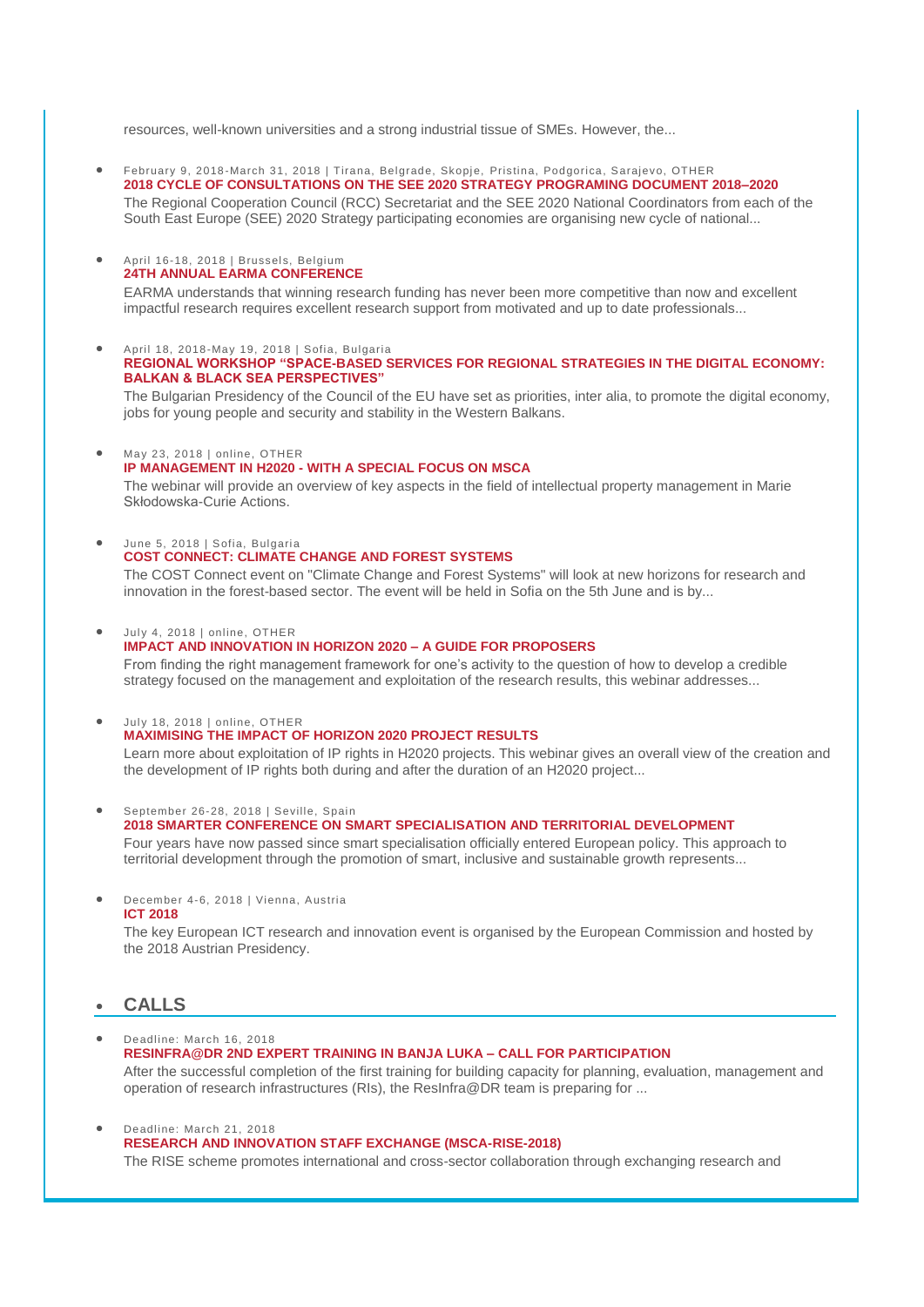innovation staff, and sharing knowledge and ideas from research to market (and vice-versa). The...

#### Deadline: March 26, 2018

## **[TRAINING SCHOOL: HOW TO MANAGE KEY FINANCIAL TASKS FOR H2020 EUROPEAN RESEARCH AND](https://wbc-rti.info/object/call/16994)  [INNOVATION PROJECTS: FINANCE FOR BEGINNERS](https://wbc-rti.info/object/call/16994)**

Beneficiaries of EU projects have to commit themselves to the requirements of budgetary management, accounting, and financial reporting regulations. It is crucial that projects both meet the overall strategic...

#### Deadline: April 13, 2018

# **[OPEN ACCESS TO JRC RESEARCH INFRASTRUCTURES](https://wbc-rti.info/object/call/16852)**

Joint Research Centre is glad to announce that the a new series of calls for open access to JRC scientific laboratories and facilities in the non-nuclear and nuclear areas has been opened...

#### Deadline: May 8, 2018 **[CEI COOPERATION FUND: CALL FOR PROPOSALS 2018](https://wbc-rti.info/object/call/17009)**

Public and private institutions registered in a CEI Member State, as well as international and regional organisations, are invited to apply to the CEI Cooperation Fund for innovative actions...

#### Deadline: May 31, 2018

### **[VI-SEEM CONTINUOUS OPEN CALL FOR SMES: ECOURAGING COLLABORATION BETWEEN THE INDUSTRY](https://wbc-rti.info/object/call/16891)  [AND SCIENTIFIC COMMUNITIES](https://wbc-rti.info/object/call/16891)**

VI-SEEM has a specific continuous Call for Proposals for preparatory/development projects accessing the VI-SEEM services and associated infrastructure specifically for partnerships involving SMEs and ...

#### Deadline: June 1, 2018

### **[APPLY FOR THE INTERDISCIPLINARY JOINT MASTER'S PROGRAMME IN SOUTHEAST EUROPEAN STUDIES.](https://wbc-rti.info/object/call/16996)  [GRAZ AND BELGRADE](https://wbc-rti.info/object/call/16996)**

The University of Graz and the University of Belgrade – Faculty of Political Sciences (FPS) are pleased to announce the call for applications for the academic year 2018/2019 for the Interdisciplinary ...

#### Deadline: September 6, 2018

# **H2020 - [RESEARCH, INNOVATION AND EDUCATIONAL CAPACITIES FOR ENERGY TRANSITION](https://wbc-rti.info/object/call/16992)**

The energy sector is evolving rapidly creating new job opportunities while requiring new skills and expertise to be developed. The challenges are significant. Over the coming years, the growing low-carbon...

# Deadline: September 12, 2018

# **[MARIE SKŁODOWSKA-CURIE INDIVIDUAL FELLOWSHIPS \(MSCA-IF-2018\)](https://wbc-rti.info/object/call/16971)**

The goal of the Individual Fellowships is to enhance the creative and innovative potential of experienced researchers, wishing to diversify their individual competence in terms of skill acquisition...

# Deadline: November 15, 2018

# **[WIDESPREAD-03-2018 TWINNING](https://wbc-rti.info/object/call/16616)**

Specific Challenge: The specific challenge is to enhance networking activities between the research institutions of the Widening countries and internationally-leading counterparts at EU level. Driven...

#### Deadline: April 2, 2019

### **[SWAFS-09-2018-2019 SUPPORTING RESEARCH ORGANISATIONS TO IMPLEMENT GENDER EQUALITY PLANS](https://wbc-rti.info/object/call/16622)**  Specific Challenge: Gender equality is a key priority set with the Member States and Associated countries in the European Research Area. Research funding and performing organisations and universities...

# Deadline: April 2, 2019

# **[SWAFS-08-2019 RESEARCH INNOVATION NEEDS & SKILLS TRAINING IN PHD PROGRAMMES](https://wbc-rti.info/object/call/16621)**

Specific Challenge: Within the New Skills Agenda (adopted in June 2016)[1] and in the Modernisation Agenda (adopted in May 2017)[2] specifications on innovative employment-oriented curricula recommendations...

#### Deadline: November 15, 2019 **[WIDESPREAD-04-2019 ERA CHAIRS](https://wbc-rti.info/object/call/16617)**

Specific Challenge: With adequate institutional support outstanding researchers can have a decisive and positive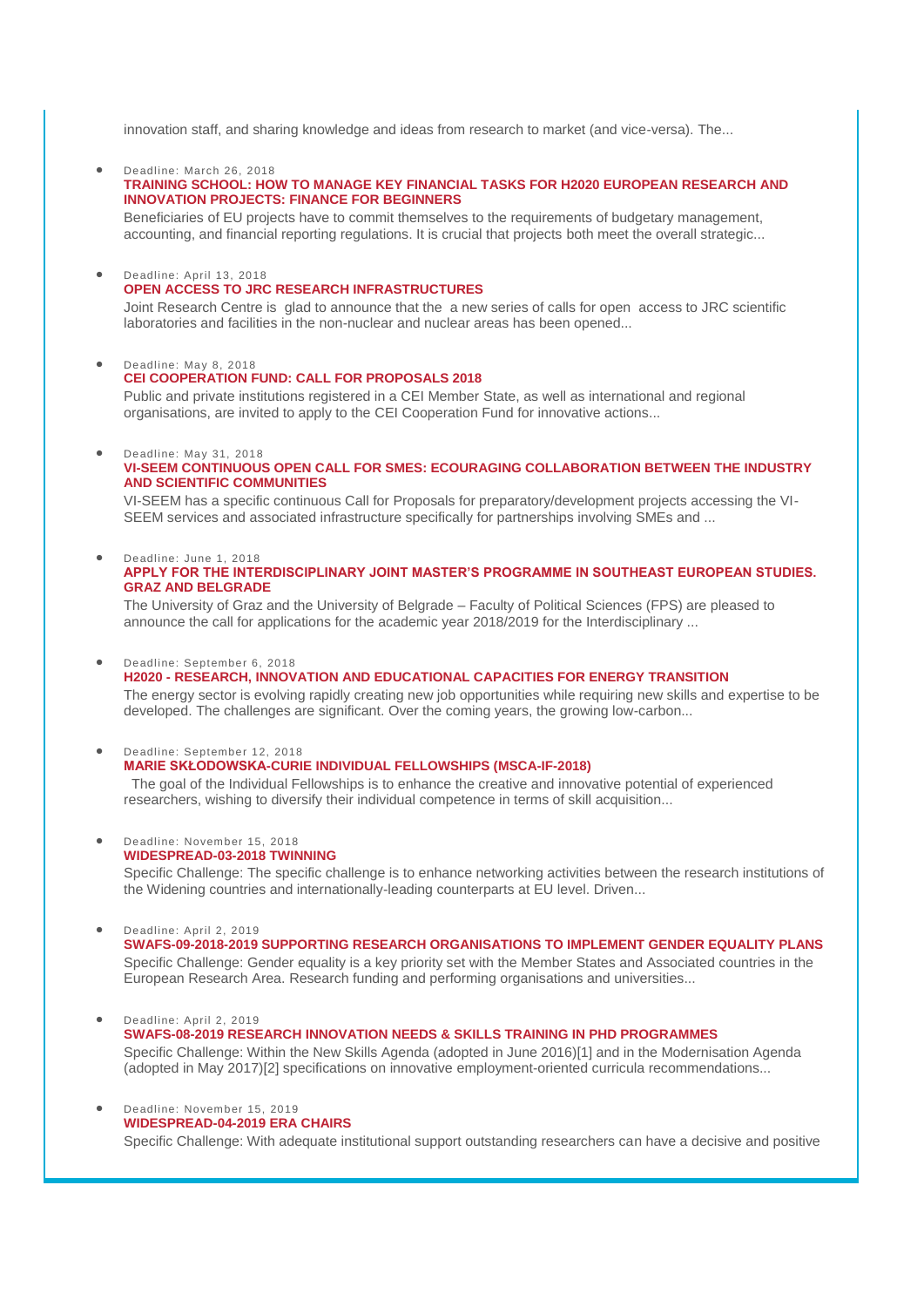impact on the culture and performance of research institutions. Yet issues such as the...

# **PROJECTS**

### $EIIAToch$

### **[TECHNOLOGY TRANSFER CAPACITY BUILDING IN THE WESTERN BALKANS \(EU4TECH\)](https://wbc-rti.info/object/project/16913)**

This initiative supports and strengthens the technology transfer and innovation ecosystem in the countries of the Western Balkans (Albania, Bosnia and Herzegovina, Kosovo\*, the Former Yugoslav Republic...

NCP Academy

**[NATIONAL CONTACT POINTS FOR QUALITY STANDARDS AND HORIZONTAL ISSUES \(NCP ACADEMY\)](https://wbc-rti.info/object/project/16029)** National Contact Points (NCPs) will play a key role in Horizon 2020 as providers of information and assistance to potential applicants and project beneficiaries. They constitute the main interface to ...

COORP

#### **[COLLABORATIVE ONLINE AND OFFLINE RESEARCH PLATFORM –](https://wbc-rti.info/object/project/16745) COORP**

COORP Aim and Objectives The overall objective of COORP is to assist in the integration of the Albanian academic community into the international community of researchers; to facilitate networking...

multEE

# **[FACILITATING MULTI-LEVEL GOVERNANCE FOR ENERGY EFFICIENCY \(MULTEE\)](https://wbc-rti.info/object/project/16359)**

MultEE aims to improve the ease and quality of energy efficiency (EE) policy planning and implementation in the project's partner countries and beyond, addressing the challenges of evidence-based policy...

ANTARES

### **[CENTRE OF EXCELLENCE FOR ADVANCED TECHNOLOGIES IN SUSTAINABLE AGRICULTURE AND FOOD](https://wbc-rti.info/object/project/16021)  [SECURITY \(ANTARES\)](https://wbc-rti.info/object/project/16021)**

ANTARES is a smart investment, as it simultaneously helps an associated country to bridge the gaps with Europe through research and innovation, while at the same time contributes to safe and adequate ...

 $\bullet$  CRIB+

### **[CROSS-BORDER INSTITUTION BUILDING PLUS](https://wbc-rti.info/object/project/15994)**

The project "Cross-border Institution Building Plus (CBIB+)" is funded by the European Union (EU) and implemented by a consortium led by Deutsche Gesellschaft für Internationale Zusammenarbeit (GIZ) GmbH...

# **DOCUMENTS**

#### $• 2018$

# **[BASIS CONCEPT FOR SEE INTERNATIONAL INSTITUTE FOR SUSTAINABLE TECHNOLOGIES](https://wbc-rti.info/object/document/17007)**

This document was produced under the auspices of the Ministry of Science of Montenegro and provides introductory information on the project for a SEE International Institute for Sustainable Technologies...

<sup>2018</sup>

# **[BOOKLET: H2020 FOCUS AREAS FOR 2018-2020](https://wbc-rti.info/object/document/16818)**

For the last three years of its duration, the EU's Research Framework Programme Horizon 2020 Work Programme focuses on fewer topics with bigger budgets, directly supporting the Commission's ...

<sup>2017</sup>

#### **[IMPACT ON BUILDING RESEARCH EXCELLENCE AND COOPERATION NETWORKS IN THE](https://wbc-rti.info/object/document/16947) WESTERN [BALKANS](https://wbc-rti.info/object/document/16947)**

An overview of the Regional Research Promotion Programme in the Western Balkans (RRPP) 2008 – 2017

<sup>2017</sup>

## **[ACCESS4SMES GUIDE: TO ASSIST AND SUPPORT SME'S IN APPLYING FOR HORIZON 2020 PROJECTS](https://wbc-rti.info/object/document/16825)**

This guideline, containing "Analysis report on SME success factors and best practices" and "Supporting tool to assess an SME's pre-requisites and suitability to H2020 projects"is created in order to assist...

<sup>2017</sup>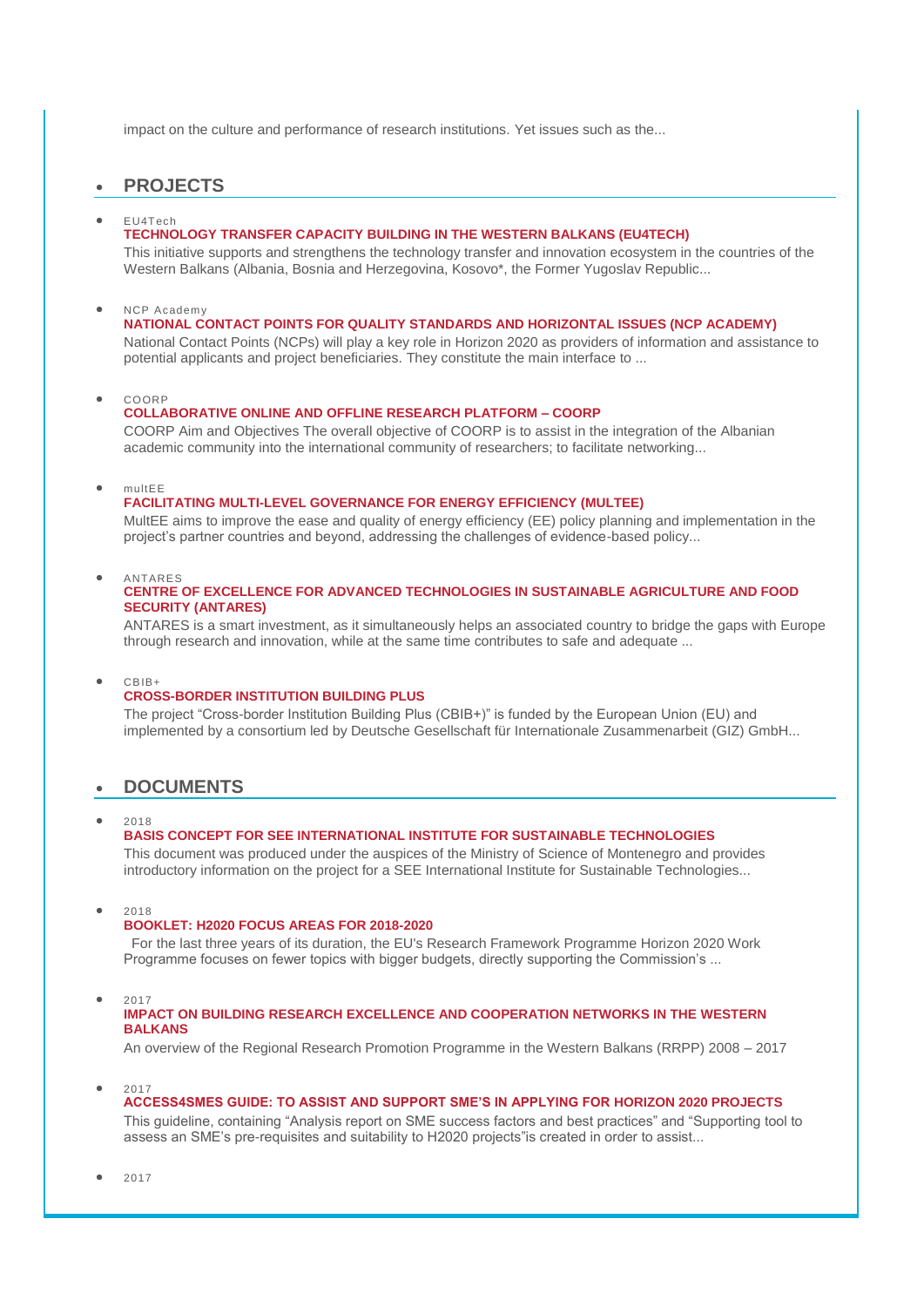### **[EU FRAMEWORK PROGRAMMES FOR RESEARCH AND INNOVATION –](https://wbc-rti.info/object/document/17014) EVOLUTION AND KEY DATA FROM FP1 [TO HORIZON 2020 IN VIEW OF FP9](https://wbc-rti.info/object/document/17014)**

This in-depth analysis of the European framework programmes (FPs) for research feeds into the current discussions on the structure and priorities of the future FP9, i.e. the successor of Horizon 2020. ...

### <sup>2017</sup>

# **[BALKAN BAROMETER 2017: PUBLIC OPINION SURVEY](https://wbc-rti.info/object/document/16551)**

The 2017 edition of BALKAN BAROMETER (BB) is yet another instalment in the series of annual public opinion surveys commissioned by the Regional Cooperation Council. It collects and analyses data across...

#### <sup>2016</sup>

### **[STRATEGY ON SCIENTIFIC AND TECHNOLOGICAL DEVELOPMENT OF THE REPUBLIC OF SERBIA FOR THE](https://wbc-rti.info/object/document/15517)  [PERIOD 2016 –](https://wbc-rti.info/object/document/15517) 2020**

The draft strategy on scientific and technological development for the years 2016-2020 has been published in November 2015. It also refers to the macroregional environment, Europe 2020 and other international...

### <sup>2015</sup>

## **MULTI-COUNTRY– [FINANCIAL ASSISTANCE UNDER IPA II: SELECTED IPA 2014-2020 ACTION PROGRAMMES](https://wbc-rti.info/object/document/14566)**

The multi-country programme helps meet the targets identified in the Country Strategy Papers, albeit through different means. In line with the Multi-country Indicative Strategy Paper 2014-20 , the programme...

# **ORGANISATIONS**

### $ICTP$

# **[ABDUS SALAM INTERNATIONAL CENTRE FOR THEORETICAL PHYSICS \(ICTP\)](https://wbc-rti.info/object/organisation/17004)**

Founded in 1964 by the late Nobel Laureate Abdus Salam, ICTP seeks to accomplish its mandate by providing scientists from developing countries with the continuing education and skills that they need to...

#### TAFTIE

### **[TAFTIE \(THE EUROPEAN NETWORK OF INNOVATION AGENCIES\)](https://wbc-rti.info/object/organisation/16975)**

This is a group of 29 organisations from 28 European countries has established an intense collaboration in the field of the implementation of national technology Programmes. This is to the benefit of ...

ZEDA

# **[ZENICA DEVELOPEMENT AGENCY](https://wbc-rti.info/object/organisation/15961)**

ZEDA Agency is an institution for development whose mission is to design developmental priorities of Zenica Municipality and to create partnerships for implementation of develop-mental projects, to prepare...

### NTPARK

# **[SCIENCE TECHNOLOGY PARK BELGRADE](https://wbc-rti.info/object/organisation/15960)**

STP Belgrade is established by the RS Government (represented by the Ministry of Education, Science and Technological Development), the City of Belgrade and the University of Belgrade, with the aim to...

# **LINKS**

## **[RESTI INFODESK](https://wbc-rti.info/object/link/16998)**

The ReSTI Infodesk will provide you with support and information on how to manage social and technological innovation projects. It will serve as a first contact point for interested individuals seeking...

- **[7 TIPS ON HOW TO SUCCESSFULLY SURVIVE AN EC AUDIT IN HORIZON 2020](https://wbc-rti.info/object/link/16995)** Do you expect a Financial audit for your Horizon 2020 project? Are you scared about it? You shouldn't as financial audits, that are performed directly by the Commission officials or by subcontractors...
- **[RESEARCH INFRASTRUCTURES OFFERING FREE ACCESS WITH EU SUPPORT](https://wbc-rti.info/object/link/16941)** The current list of Research Infrastructures offering free access with EU support can be found at this link

### **INNOVFIN – [EU FINANCE FOR INNOVATORS](https://wbc-rti.info/object/link/16936)**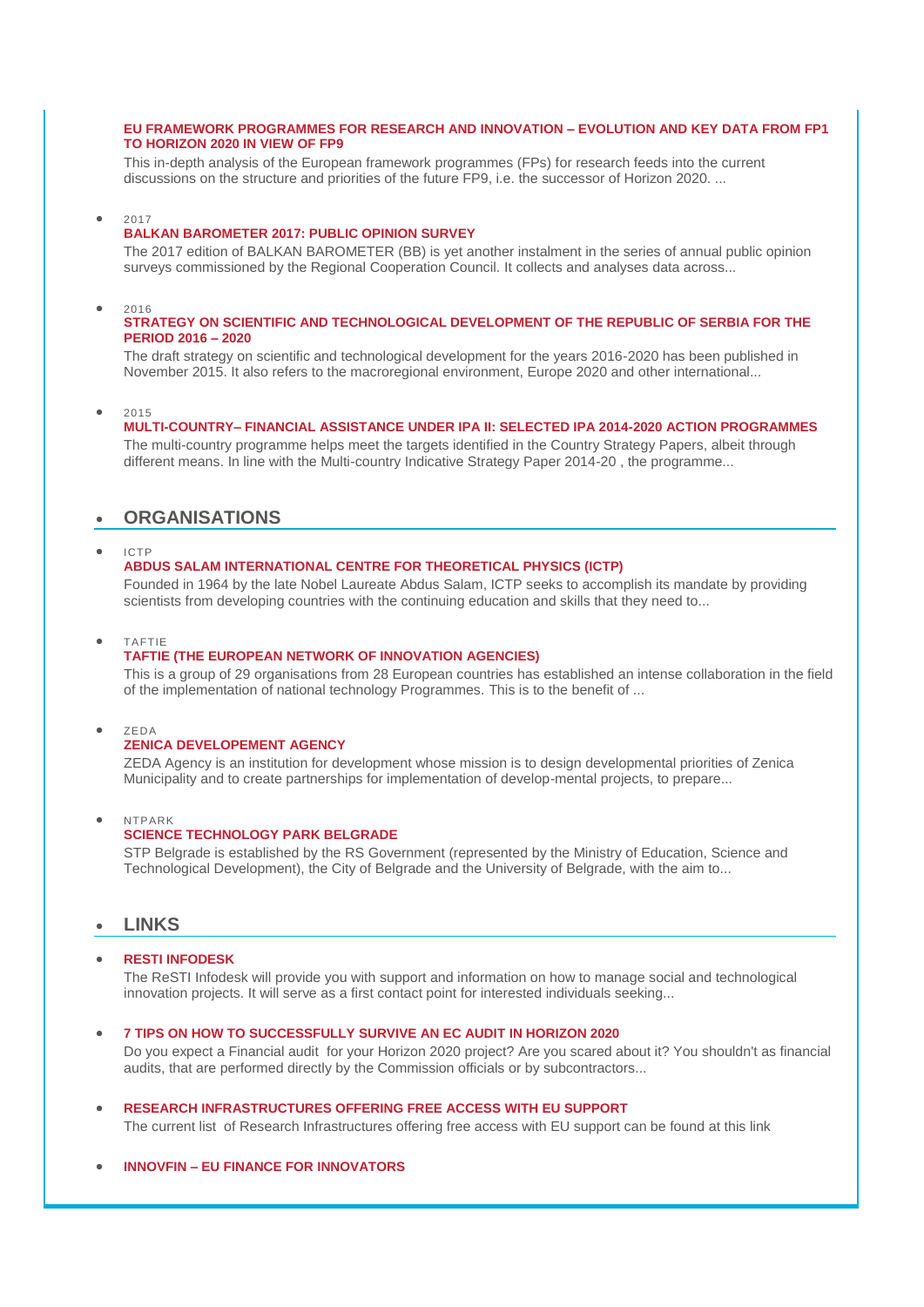Whether you are a small and medium sized enterprise (SME), a large company or a research institution, InnovFin by the EIB Group can provide the right financing instrument for your research and innovation...

#### **[EUREKALERT](https://wbc-rti.info/object/link/16799)**

EurekAlert! is an online, global news service operated by AAAS, the science society. EurekAlert! provides a central place through which universities, medical centers, journals, government agencies, corporations...

#### **[EU SCIENCE HUB](https://wbc-rti.info/object/link/16795)**

The European Commission's science and knowledge service. The Science Hub brings together scientific knowledge produced by the Joint Research Centre, the science and knowledge service of the European...

#### **[60 MINUTES WEBINAR HELPING YOU COMMUNICATE YOUR H2020 PROJECTS](https://wbc-rti.info/object/link/16788)**

The webinar provides all information related to helping you communicate your projects (guidelines, tips & tricks, the right EU logo, presentations from this webinar etc..), please click here Questions...

### **[WEB PLATFORM POLICYHUB DEDICATED TO DEVELOPMENT OF SOCIAL RESEARCH \(FOCUS ON WESTERN](https://wbc-rti.info/object/link/14623)  [BALKANS\)](https://wbc-rti.info/object/link/14623)**

Center for Social Research Analitika (Bosnia and Herzegovina) started a web platform PolicyHub [\(www.policyhub.net/bs\)](http://www.policyhub.net/bs) now also available in English:<http://www.policyhub.net/en> and easily accesible at...

### **[CONTACT POINTS FOR ERASMUS+: YOUTH IN ACTION IN THE WESTERN BALKANS \(SUPPORT FOR PROJECT](https://wbc-rti.info/object/link/14585)  [PLANNING AND IMPLEMENTATION IN EACH COUNTRY OF THE REGION\)](https://wbc-rti.info/object/link/14585)**

All Contact Points have the mission to support organisations and people interested in organising projects in the youth field within the Erasmus+ programme. To this end they offer information and ...

### **[FOSTER COURSES ON OPEN SCIENCE / OPEN DATA / OPEN ACCESS](https://wbc-rti.info/object/link/16697)**

Are you interested in proposing new courses? Get in touch with us at [elearning@fosteropenscience.eu](mailto:elearning@fosteropenscience.eu) and take a look at our course on "how to create a course". COURSE: Designing Successful...

#### **[ACADEMLINK](https://wbc-rti.info/object/link/13137)**

AcademLink is a scientific network which gathers researchers, post-graduates and university educators of South-East Europe. The content is mostly provided in one of the regional languages. If not yet ...

**[FIND MORE RELATED ARTICLES](https://wbc-rti.info/theme/21)**

# **Building capacities for advancing R&I ecosystems of the WB region** *Interview with Minister of Science of Montenegro, Sanja Damjanovic*

"Research conditions and environment still significantly differ among the six Western Balkan countries even if research capacity presents also common characteristics. In such a framework, despite weaknesses and constraints, motivated and successful individual researchers represent the potential for improvement of research capacity; individuals could therefore play an important role in change management...

...As Minister Damjanovic said: "**The WB region needs to evolve its economy towards a knowledgebased and innovation-dominated model. In order to do that capacity building, development of infrastructure and new skills are required**". Click below on "Read More" to access the full article and interview with Minister Damjanovic.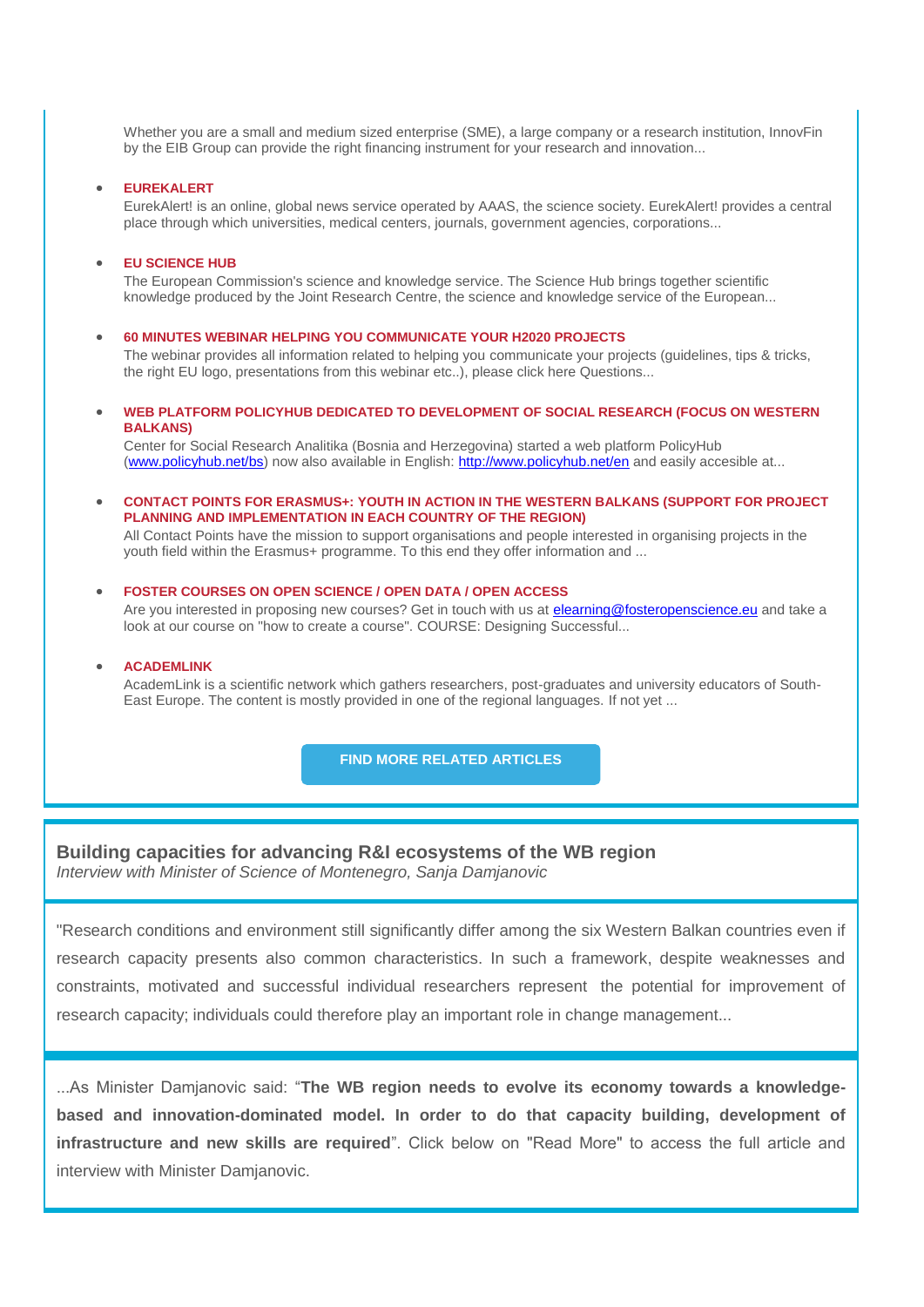# **[READ MORE](https://wbc-rti.info/in_focus)**

# **FURTHER SELECTED ARTICLES**

# **NEWS**

 Posted on March 12, 2018 **[KEY DIRECTORATES GENERAL OF THE EUROPEAN COMMISSION -](https://wbc-rti.info/object/news/17013) RESHUFFLES AND NEW APPOINTMENTS** New appointments occurred in February in the European Commission. Appointing the best people to the right positions will help the Juncker Commission deliver strongly in 2018/2019 and beyond, as stated...

Posted on February 28, 2018

**[TWINNING: 20 YEARS OF SUCCESSFULLY SHARING EU EXPERTISE THROUGH OVER 2700 PROJECTS](https://wbc-rti.info/object/news/16950)** 2018 marks the 20th anniversary of the European Commission's Twinning instrument, one of the most successful and most used tools for supporting the European Union's neighbouring countries and regions.

 Posted on February 28, 2018 **EU FINANCING FOR [BREAKTHROUGH INNOVATION SHOULD ADAPT TO THE NEEDS OF THE INNOVATOR,](https://wbc-rti.info/object/news/16949)  [EXPERTS SAY](https://wbc-rti.info/object/news/16949)**

The independent High-Level Group of Innovators advising the European Commission has published its recommendations on how a European Innovation Council (EIC) should fund and nurture breakthrough innovation...

 Posted on February 28, 2018 **[EIROFORUM PUBLISHES ITS POSITION ON THE NEXT EUROPEAN UNION FRAMEWORK PROGRAMME FOR](https://wbc-rti.info/object/news/16939)  [RESEARCH AND INNOVATION.](https://wbc-rti.info/object/news/16939)**

EIROforum, representing Europe's eight large international research infrastructures and services providers, announced its key priorities for the ninth European Union Framework Programme for Research and...

 Posted on February 28, 2018 **[DEDICATED INFORMATION SESSION FOR ESFRI RIS AND ERICS ON EOSC AND LONG-TERM SUSTAINABILITY](https://wbc-rti.info/object/news/16927)  [OF RESEARCH INFRASTRUCTURES](https://wbc-rti.info/object/news/16927)**

The European Commission organized a dedicated information session to clarify specific topics of the Horizon 2020 RI Work Programme calls, namely on the European Open Science Cloud and Long-term sustainability...

 Posted on February 28, 2018 **[NEW PAN EUROPEAN RESEARCH INFRASTRUCTURE TO SUPPORT MARINE BIOLOGY AND ECOLOGY](https://wbc-rti.info/object/news/16924)  [RESEARCH](https://wbc-rti.info/object/news/16924)**

The European Commission has granted the status of European Research Infrastructure Consortium (ERIC) to the European Marine Biological Resource Centre (EMBRC), setting up a pan-European Consortium for...

 Posted on February 19, 2018 **[LATEST INFORMATION FROM THE VI-SEEM PROJECT](https://wbc-rti.info/object/news/16893)**

VI-SEEM project has entered its final phase where its Virtual Research Environment and related supporting infrastructure, services and data are in full exploitation mode. Recently the project newsletter...

- Posted on February 19, 2018 **[VI-SEEM DISSEMINATION EVENTS RECENTLY HELD IN BANJA LUKA AND SKOPJE](https://wbc-rti.info/object/news/16892)** The VI - SEEM dissemination events were organised in January 2018 and October 2017 respectively ate was organized at the Faculty of Philosophy, University of Banja Luka and at Faculty of Computer...
- Posted on February 6, 2018 **[STRATEGY FOR THE WESTERN BALKANS: EU SETS OUT NEW FLAGSHIP INITIATIVES AND SUPPORT FOR](https://wbc-rti.info/object/news/16859)  [THE REFORM-DRIVEN REGION](https://wbc-rti.info/object/news/16859)**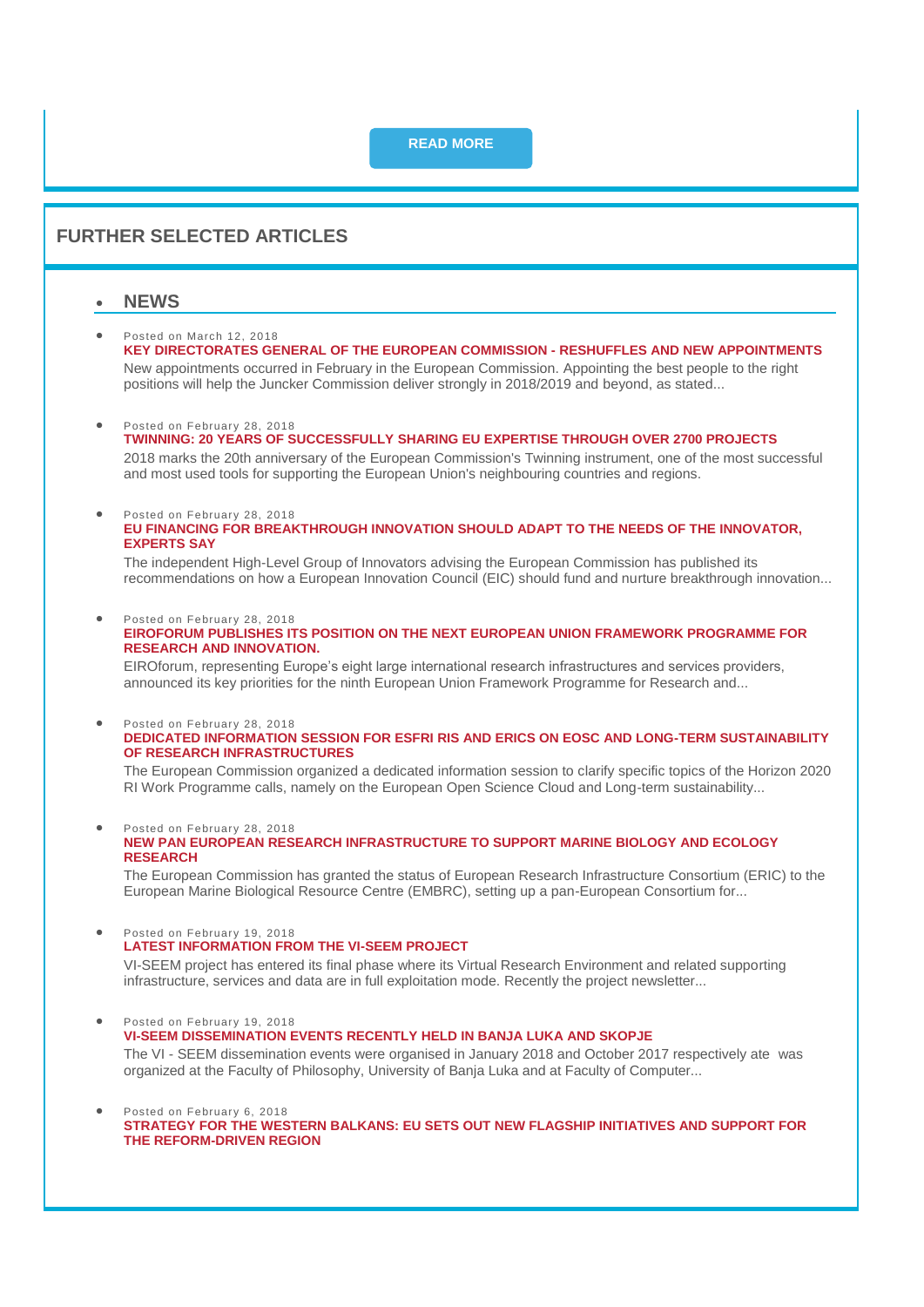European Commission - Press release Strasbourg, 6 February 2018 The Commission adopted today a strategy for 'A credible enlargement perspective for and enhanced EU engagement with the Western ...

 Posted on February 6, 2018 **[\[EVENT ANNOUNCEMENT\] KICK-OFF MEETING OF THE WESTERN BALKANS ALUMNI ASSOCIATION](https://wbc-rti.info/object/news/16856)** The Kick-Off Meeting of the Western Balkans Alumni Association will take place in Ohrid on March 15-17, 2018.

# **EVENTS**

- June 13-15, 2018 | Ohrid, FYR of Macedonia **[NUTRICON 2018 CONGRESS](https://wbc-rti.info/object/event/16898)** NUTRICON 2018 is bringing together the scientific and expert work of: human medicine and dental doctors, nutritionists, food technologists and engineers to gain comprehensive insight and understanding...
- June 25-29, 2018 | Tirana, Albania **[PIR SUMMER SCHOOL 2018: "THE WESTERN BALKANS: RECOVERY, COOPERATION AND EU ACCESSION"](https://wbc-rti.info/object/event/16880)** This summer school is organised by the Department of Political Science and International Relations of Epoka University and is open to all current bachelor, master, PhD students, policy-makers, NGO activists...
- June 30, 2018-July 3, 2018 | Novi Sad, Serbia **[3ST SOUTH EAST EUROPEAN CONFERENCE ON SUSTAINABLE DEVELOPMENT OF ENERGY, WATER AND](https://wbc-rti.info/object/event/16742)  [ENVIRONMENT SYSTEMS \(SDEWES SEE2018 NOVI SAD\)](https://wbc-rti.info/object/event/16742)**

The main challenge for South East Europe (SEE) economies is to commit to, and sustain the implementation of, long-term reforms aimed at increasing competitiveness and promoting sustainable, inclusive ...

- June 25, 2018-July 3, 2018 | Thessaloniki, Greece **[SUMMER SCHOOL: REFUGEE AND MIGRANT CRISIS: NEW CHALLENGES OF INTEGRATION](https://wbc-rti.info/object/event/16765)** About the summer school Learn, Experience & Volunteer Have we moved from the post-2014 refugee and migrant crisis management to refugee integration in Europe or are we still in a transitional...
- July 1-5, 2018 | Lausanne, Switzerland

## **[11TH WORLD CONFERENCE OF SCIENCE JOURNALISTS -](https://wbc-rti.info/object/event/16879) WCSJ2019**

This event brings together professionals and students in science journalism and science writing from around the world to exchange ideas and skills, to build networks and so to foster quality science journalism...

July 10, 2018 | London, United Kingdom **[LONDON WESTERN BALKANS SUMMIT](https://wbc-rti.info/object/event/16748)**

The Western Balkans Process – also known as the Berlin Process – is a joint initiative of 13 European countries and the European Commission. It supports the efforts to integrate the region into the European...

- July 9-14, 2018 | Toulouse, France **[ESOF2018: "OPEN SCIENCE IN ACTION" SESSIONS & SIDE EVENTS](https://wbc-rti.info/object/event/16695)** FOSTER+, EC's MSCA Office and Marie Curie Alumni Association invite you to join them at our various "Open Science in Action" sessions, "boot camp" and side events (Toulouse, France, 9-14 July 2018).
- July 9-14, 2018 | Toulouse, France **ESOF 2018 - [EUROSCIENCE OPEN FORUM TOULOUSE](https://wbc-rti.info/object/event/16037)** Following Stockholm in 2004, Munich in 2006, Barcelona in 2008, Turin in 2010, Dublin in 2012, Copenhagen in 2014 and Manchester in 2016, the city of Toulouse has been chosen to host for the first time...
- July 14-21, 2018 | Rijeka, Croatia **[SUMMER SCHOOL SAIL & LEARN](https://wbc-rti.info/object/event/16563)** The Summer School Sail and Learn is an international project week designed for students with a program worth 5 ECTS points. It offers a unique cultural and educational experience for international students...
- September 12-1, 2018 | Vienna, Austria **ICRI 2018 - [4TH INTERNATIONAL CONFERENCE ON RESEARCH INFRASTRUCTURES](https://wbc-rti.info/object/event/16732)**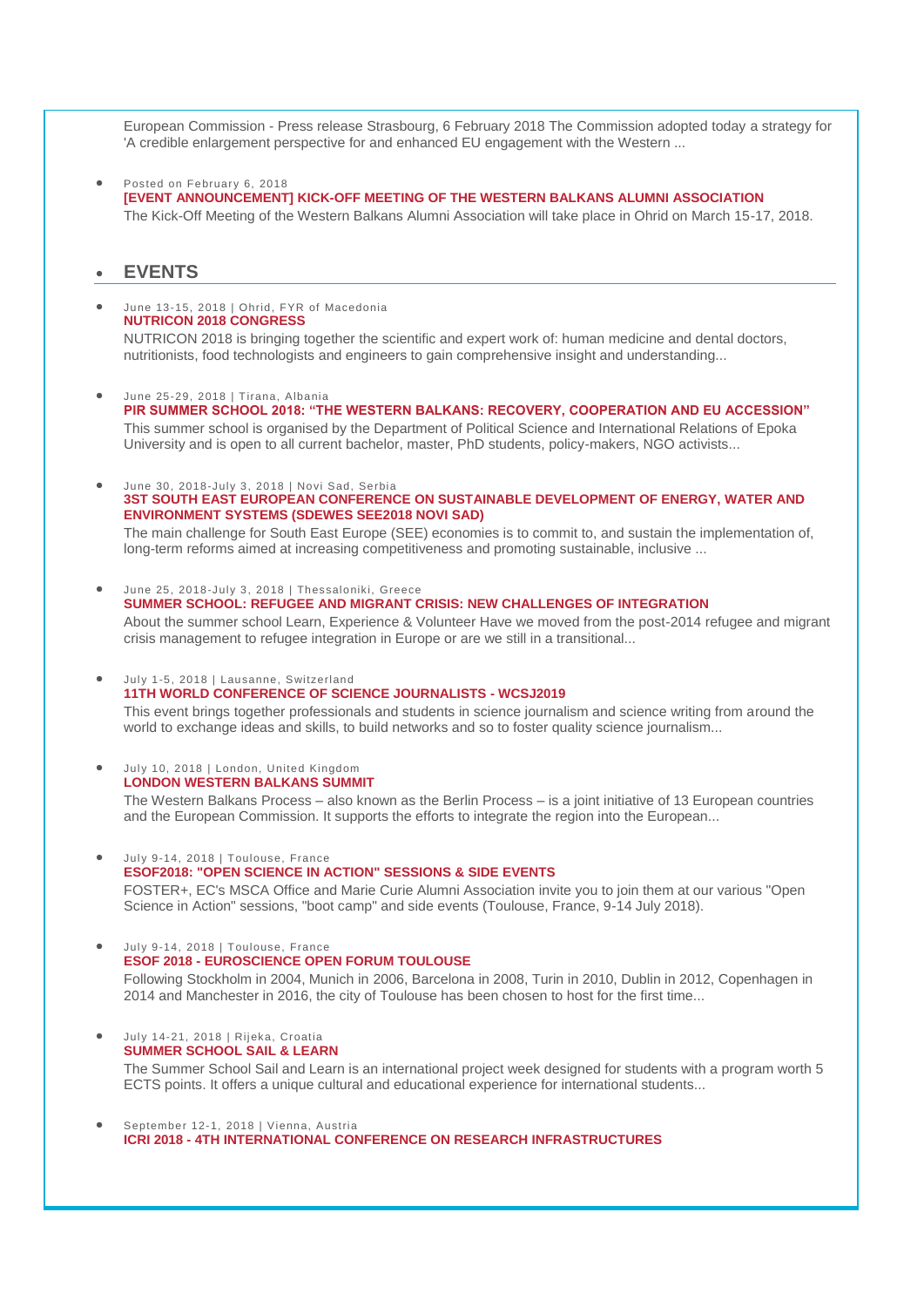ICRI 2018 will take place in Vienna, Austria on 12-14 September 2018 and will be co-organised by the Austrian Federal Ministry of Science, Research and Economy (BMWFW) and the European Commission...

- September 2-6, 2018 | Liubliana, Slovenia **[SMARTER 6 MEETING. SAVE THE DATE](https://wbc-rti.info/object/event/16920)** The Slovenian CERIC Representing Entity - National Institute of Chemistry, and the Faculty of Chemistry and Chemical Technology at the University of Ljubljana, have announced the official dates and location...
- September 6-8, 2018 | Split, Croatia **[ENTRENOVA 2018 : ENTERPRISE RESEARCH INNOVATION CONFERENCE, SPLIT, 6-8 SEPTEMBER 2018](https://wbc-rti.info/object/event/16659)** ENTRENOVA Conference (ENTerprise REsearch InNOVAtion Conference) is a multi-disciplinary conference dedicated to examining, comprehending and discussion of the economic, management, organisational, marketing...
- September 24-26, 2018 | Marseille, France **[PREDICTIVE TECHNOLOGIES & THREAT INTELLIGENCE](https://wbc-rti.info/object/event/16897) FOR CYBERSECURITY (CALL FOR PAPERS OPEN [TILL 31ST MARCH 2018\)](https://wbc-rti.info/object/event/16897)**

Held in the framework of Smart Security Week,Predictive Security World is complementary to parallel conferences addressing complementary security technologies to block and prevent attacks: Identity &...

- September 27-28, 2018 | Belgrade, Hotel Moskva, Serbia **[INTERNATIONAL CONFERENCE ON TRAFFIC AND TRANSPORT ENGINEERING, ICTTE BELGRADE 2018](https://wbc-rti.info/object/event/16668)** ICTTE Belgrade 2018 conference will cover a wide range of topics related to traffic and transport engineering, with the aim of representing the importance of all modes of traffic and...
- October 11-12, 2018 | Amsterdam, Netherlands **[STEMM EQUALITY CONGRESS](https://wbc-rti.info/object/event/16928)** The STEMM Equality Congress 2018 will offer delegates an opportunity to hear from and interact with thought

leaders in equality, diversity and inclusion strategy, policy and practice in STEMM worldwide...

November 5-6, 2018 | Vienna, Austria

#### **[RTI POLICY IN SERVICE OF SOCIETY: IMPACT AT THE CROSSROADS OF POLICY DESIGN, IMPLEMENTATION](https://wbc-rti.info/object/event/16839)  [AND EVALUATION](https://wbc-rti.info/object/event/16839)**

Austrian EU Council Presidency Conference on RTI Policy in Service of Society: Impact at the Crossroads of Policy Design, Implementation and Evaluation

# **CALLS**

 Deadline: May 6, 2018 **[PUBLIC CONSULTATION ON THE REVIEW OF THE SME DEFINITION](https://wbc-rti.info/object/call/16948)** The European Commission welcomes all citizens and organisations to contribute to the consultation regarding the

SME definition. The SME definition as provided in Recommendation 2003/361/EC is the structural...

Deadline: May 15, 2018

## **IMPACTEVALUATION CONFERENCE - [CALL FOR EXTENDED ABSTRACTS AND POSTERS](https://wbc-rti.info/object/call/17010)**

Under the Austrian EU Council Presidency, the conference " Impact of Research and Innovation Policy at the Crossroads of Policy Design, Implementation and Evaluation" will be organised on 5-6 November...

 Deadline: July 12, 2018 **[EIT 2018 CALL FOR PROPOSALS](https://wbc-rti.info/object/call/16807)** The Call for Knowledge and Innovation Communities Proposals

 Deadline: December 31, 2018 **[EUREKA NETWORK PROJECTS](https://wbc-rti.info/object/call/16978)**

> This is a call for transnational, market-driven innovative research and development projects, labelled by EUREKA and supported by the public administrations and public funding agencies that represent ...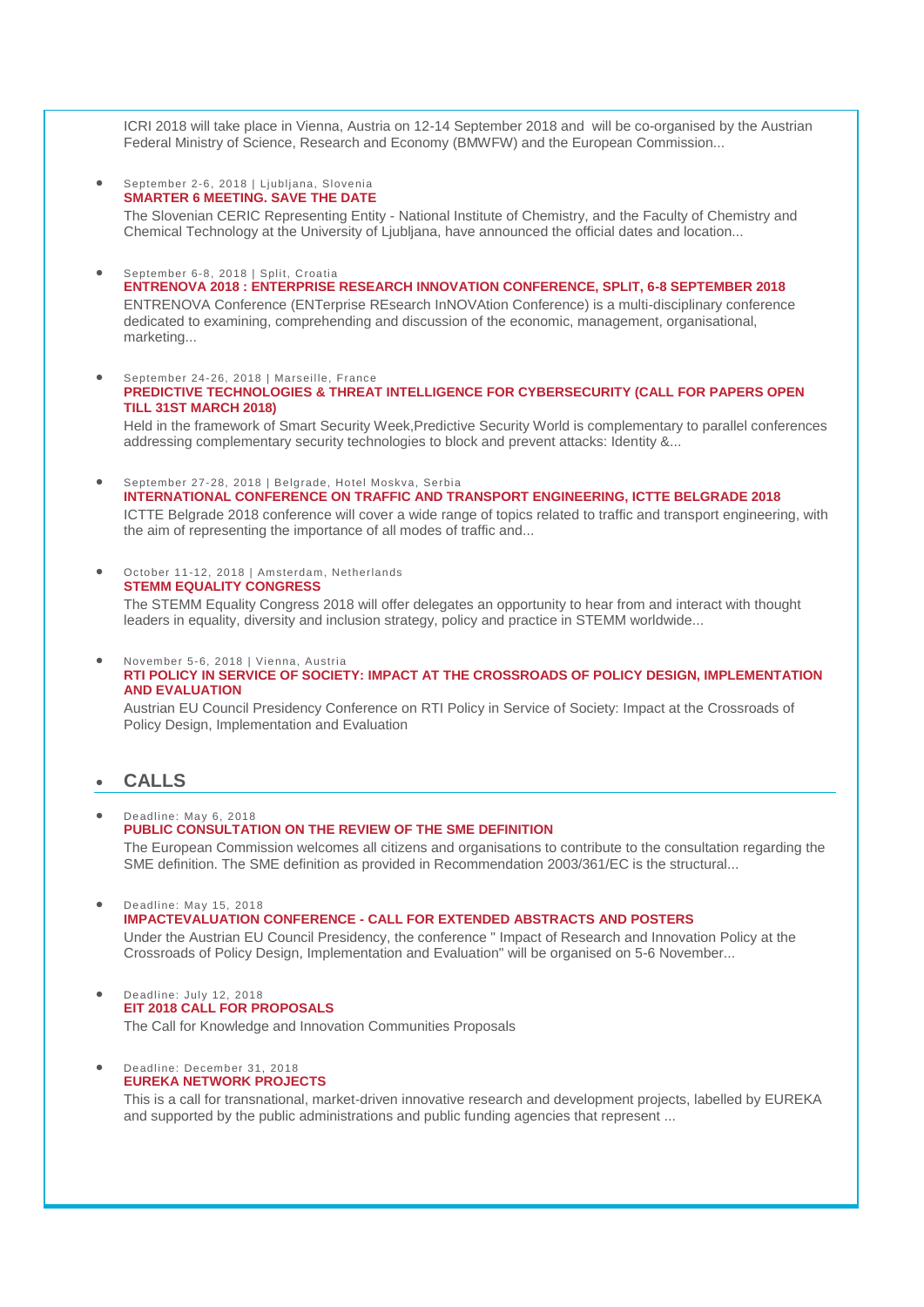# Deadline: January 29, 2019 **[INFRAINNOV-01-2019: STIMULATE THE INNOVATION POTENTIAL OF SMES](https://wbc-rti.info/object/call/16932)**

Specific Challenge: Providing an effective mechanism for inclusion of innovative, agile SMEs in a landscape characterised by strong presence of public pan-European e-infrastructures (in particular ...

# Deadline: February 28, 2019

# **[COMMISSION LAUNCHES €2 MILLION HORIZON PRIZE IN SOCIAL INNOVATION](https://wbc-rti.info/object/call/16687)**

The European Commission launched on 27 November 2017 a Horizon Prize in Social Innovation to improve the mobility of older people. Submissions will be accepted until 28 February 2019 from any legal entities...

# Deadline: March 20, 2019

**[INFRAIA-01-2018-2019: INTEGRATING ACTIVITIES FOR ADVANCED COMMUNITIES](https://wbc-rti.info/object/call/16934)**

European researchers need effective and convenient access to the best research infrastructures in order to conduct research for the advancement of knowledge and technology. The aim of this action is to...

### Deadline: January 15, 2020

**[COMMISSION LAUNCHES EIC HORIZON PRIZE FOR AFFORDABLE HIGH-TECH FOR HUMANITARIAN AID](https://wbc-rti.info/object/call/16702)** The European Commission has launched the first of six European Innovation Council (EIC) Horizon Prizes, on Affordable High-Tech for Humanitarian Aid. EIC Horizon Prizes are part of the European Innovation...

## Deadline: March 20, 2020

**[NETWORK OF RESEARCH INFRASTRUCTURE INDUSTRIAL LIAISON AND CONTACT OFFICERS \(INFRAINNOV-](https://wbc-rti.info/object/call/16933)[02-2019\)](https://wbc-rti.info/object/call/16933)**

Specific Challenge: The concept of industry as a full partner of Research Infrastructures (both as supplier and as user) should be proactively put in practice; this implies to promote a more extensive...

## Deadline: March 30, 2020

# **[LAUNCH OF THE FIRST PROESOF CALL FOR PROPOSALS](https://wbc-rti.info/object/call/17017)**

In 2020 Trieste will host the Euroscience Open Forum (ESOF), the largest interdisciplinary science meeting in Europe. It is dedicated to scientific research and innovation and offers a unique framework...

# **DOCUMENTS**

<sup>2018</sup>

### **COHERENT POLICIES FOR EUROPE BEYOND 2020 - [MAXIMISING THE EFFECTIVENESS OF S3 STRATEGIES](https://wbc-rti.info/object/document/16900)  [FOR REGIONAL DEVELOPMENT.](https://wbc-rti.info/object/document/16900)**

The document presents key messages from the university sector for maximising the effectiveness of smart specialisation strategies for regional development, with a view to defining the priorities for the...

<sup>2017</sup>

## **[WORKSHOP REPORT: ON THE ROLE OF SCIENCE AND TECHNOLOGY PARKS AND INCUBATORS IN](https://wbc-rti.info/object/document/16705)  [INNOVATION ECOSYSTEMS: PROMOTING TECHNOLOGY TRANSFER AND INNOVATION.](https://wbc-rti.info/object/document/16705)**

The workshop was co-organised by the European Commission's Joint Research Centre (JRC) and the Region of Central Macedonia, Hellenic Republic, in association with the International Association of Science...

<sup>2017</sup>

# **[IMPACT ASSESSMENT OF EUREKA NETWORK PROJECTS AND CLUSTER PROJECTS](https://wbc-rti.info/object/document/16976)**

This is a study, carried out by a consortium led by Prognos AG and its research partners, Joanneum Research and Professor Cincera (Université Libre de Bruxelles), focused on impact of EUREKA grant-based...

<sup>2017</sup>

# **PRACTICAL [GUIDE TO IMPROVING GENDER EQUALITY IN RESEARCH ORGANISATIONS](https://wbc-rti.info/object/document/15650)**

In January 2017, Science Europe published a Practical Guide to Improving Gender Equality in Research Organisations. This guide aims at providing a backbone for the implementation of gender equality...

**[FIND MORE ARTICLES](https://wbc-rti.info/)**